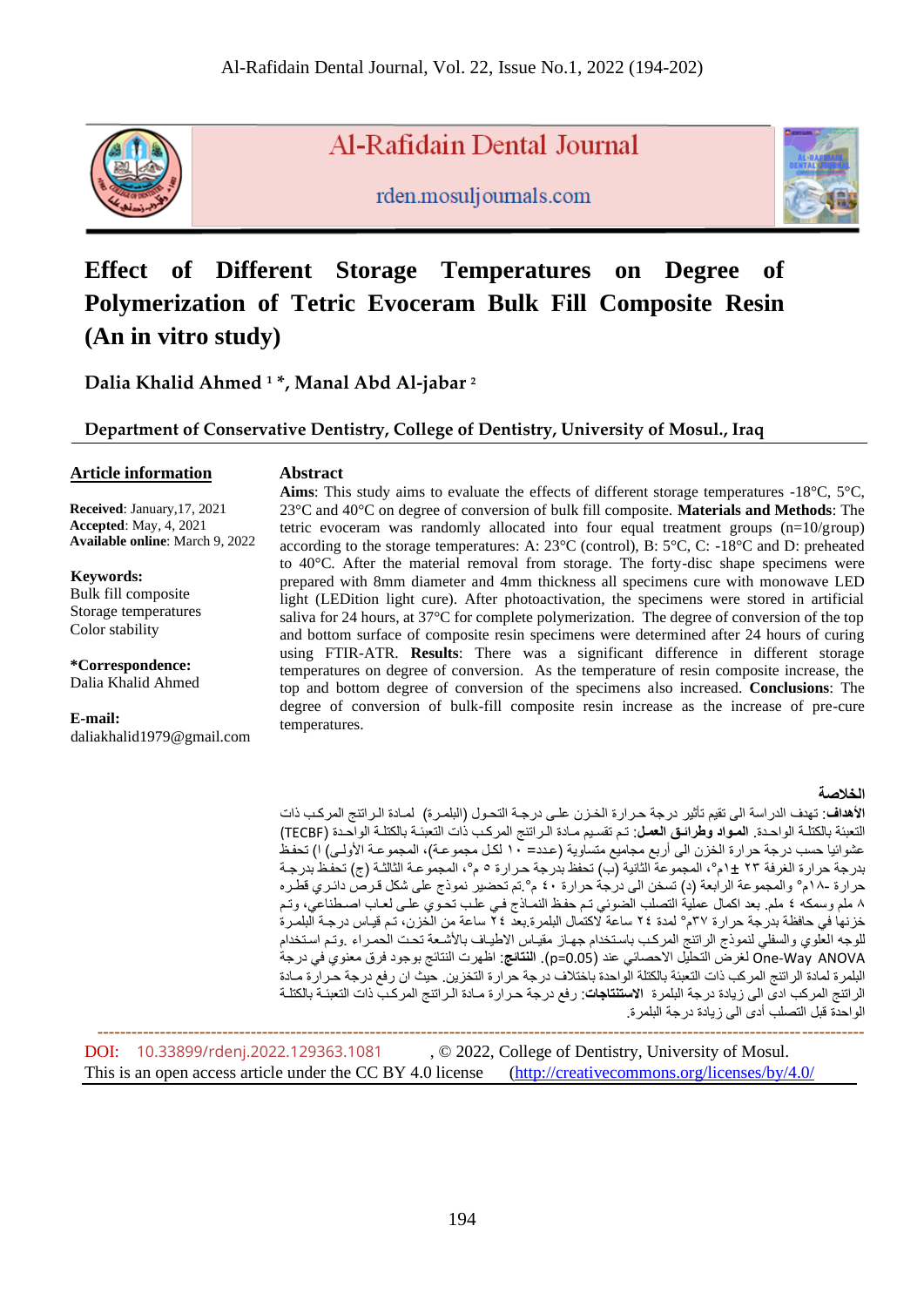# **INTRODUCTION**

 Composite resin is among the most popular aesthetic restorative materials in dental clinical practice. The use of these materials has been on rise for the past several years to re-establish form, function, and aesthetic of teeth and thus, have become an integral part of modern, esthetic dentistry<sup>(1)</sup>.

 Since their Composite resin introduced in the dental market, their monomer chemistry, and filler technology have been continuously developed to improve their physio-chemical properties. A new class of resin base composite is introduced into the dental market with the purpose of time saving and simplification called bulk fill composite resin<sup>(2)</sup>.

 Bulk- fill base composite resin claims to allow the use of material increment up to 4mm in thickness with control polymerization process and ensure a proper depth of cure. These advantages with bulk- fill composite may be due to enhanced light transmission properties due to reduction of light scattering at fillermatrix interface by either decreasing the filler amount or increasing the filler size (3) .

 There are several factors affect the polymerization rate. Temperatures factor play an important role in the polymerization process, which alter the mechanical and physical properties of composite resin, composite is a viscoelastic material, which responds to an increase or decrease in the external temperature. (4) Dentists store composite resins in refrigerators to prolong their shelf lives usually at temperatures ranging from 2°Cto 5°C as recommended by the manufactures <sup>(5)</sup>. Darnoch et al. (2006) reported that the degree of polymerization is decreased at 3°C and increased at a  $60^{\circ}$ C <sup>(6)</sup>. Other studies found no adverse effect from using materials directly from refrigerated storage<sup>(7)</sup>.

 In addition, several dentists increase the temperature of composite resin to improve their handling characteristics. The preheating process of the composite lead to improve in mechanical properties of composite resin because of the increased rate of monomer conversion  $(8)$ .

 Castro et al. (2013) stated that preheated resin composites could improve the mechanical properties of composite resins and attain the low viscosity $(9)$ . Upon heating the composite resin, more free radical generation and addition polymerization leads to high DC. Upon heating, the resin viscosity is reduced due to the thermal vibration force that allows the monomers to slide easily to each other, which in turn improve adaptation of the material to the cavity walls, and reduces microleakage, thus diminishing the extrinsic staining of restoration. (10)

 The relationship between pre-cure temperature and DC of composite resin have been studied in wide range, however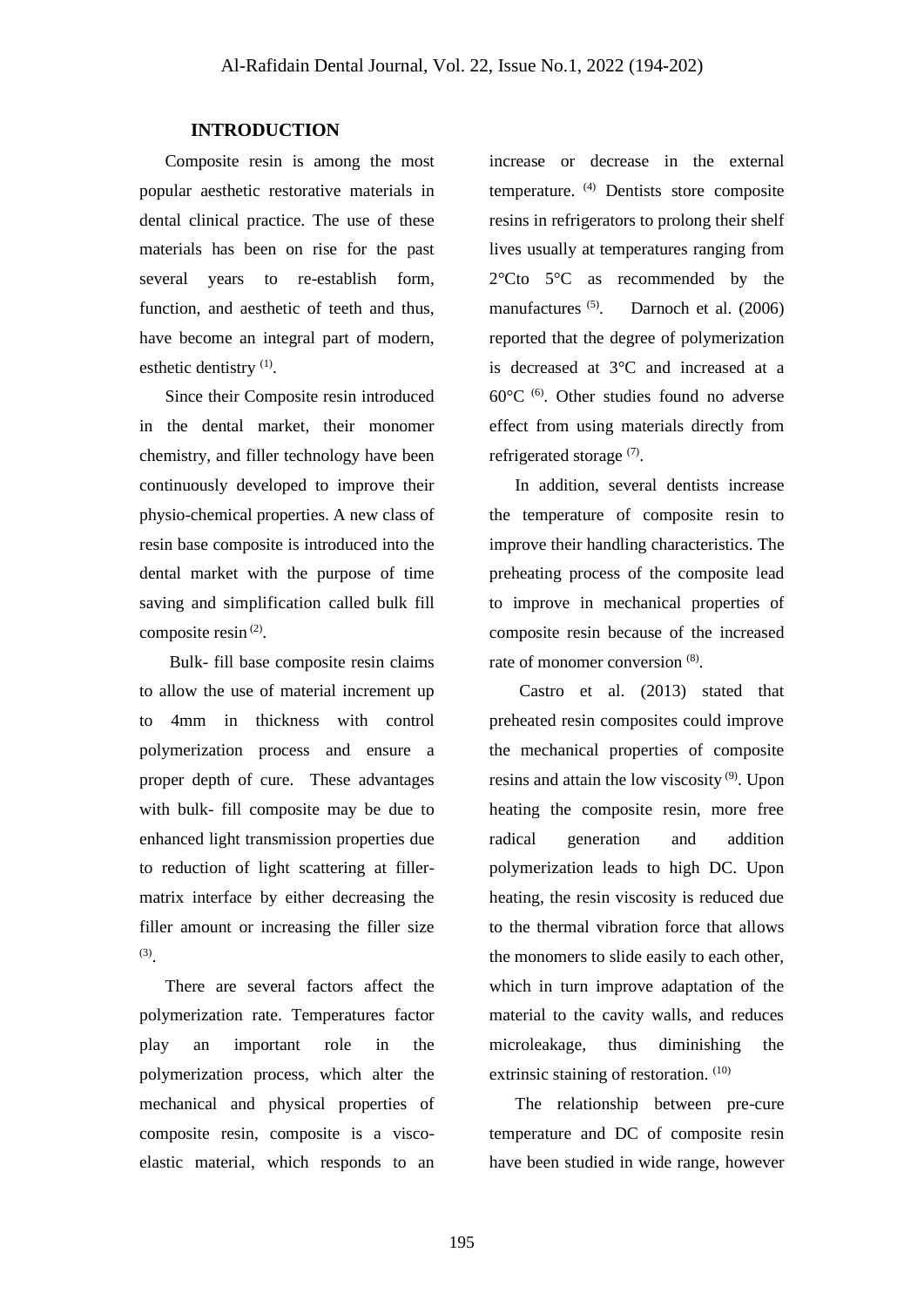there are very limited studies investigated the effect of pre-cured temperature on DC of bulk-fill composite with no available data about the possible effect of -18 °C on degree of polymerization of bulk- fill composite .

**Null hypothesis:** No effect of different storage temperature on the DC of bulk- fill composite resin.

#### **Aims of study**

The objective of this study was to investigate the possible effect of different storage temperatures on DC of the bulk fill composite resins.

# **MATERIALS AND METHODS**

 Tetric EvoCeram bulk-fill composite resin (TECBF) of shade IVA, was used in this study. TECBF (ivoclar, Schaan, Liechtenstein) is a nano-hybrid composite for the fabrication of direct restoration in posterior teeth. TECBF has both camphorquinone, TPO and ivocerin initiators that allow polymerizing material at greater depth. (11)

# **Storage Temperature**

The TECBF composite resin was divided into four groups according to storage temperatures as the following:  $(10)$ . **1-Group A** (control): Composite resin material stored in an incubator at room temperature 23  $\pm$ 1°C for 3days before sample preparation.

**2-Group B:** The composite resin material was subdivided into small increments and placed in well-seal container to prevent temperature variation

at sample preparation time. This material stored in the refrigerator at 5°Cfor 3 days before sample preparation.

**3**-**Group C**: The composite resin material was subdivided into small increments and placed in well-seal container to prevent temperature variation at sample preparation time. The composite resin material stored in the freezer at -18°C for 3 days before sample preparation.

**4- Group D**: The composite resin material was pre-warmed to 40°C using a Calset, composite warming unit (Ad Dent, Inc. Danbury,CT, USA). That was preset to 40°C. Composite resin applied into the heating device and maintained in place for 3 days. The storage temperatures were measured with a K-type thermocouple (TM-902C Digital sensor LCD thermometer, Hanau, Germany)<sup>(11)</sup>.

# **Sample Preparation**

Forty-disc shape specimens 8mm in diameter, 4mm in thick prepared in dark room and verified by electronic digital caliper (digit-cal capau system, S/N 8R565806, China)<sup>(12)</sup>.

 The specimens fabricated by inserted composite resin in single incremental thickness 4mm into polytetrafluorethylene mold, which stood on a glass slide with transparent polyester strip. The top surface covered with another polyester strip to avoid oxygen inhibition, another glass overlaid the mold to ensure a smooth surface of samples with no need for finishing and polishing  $(3)$ . Standard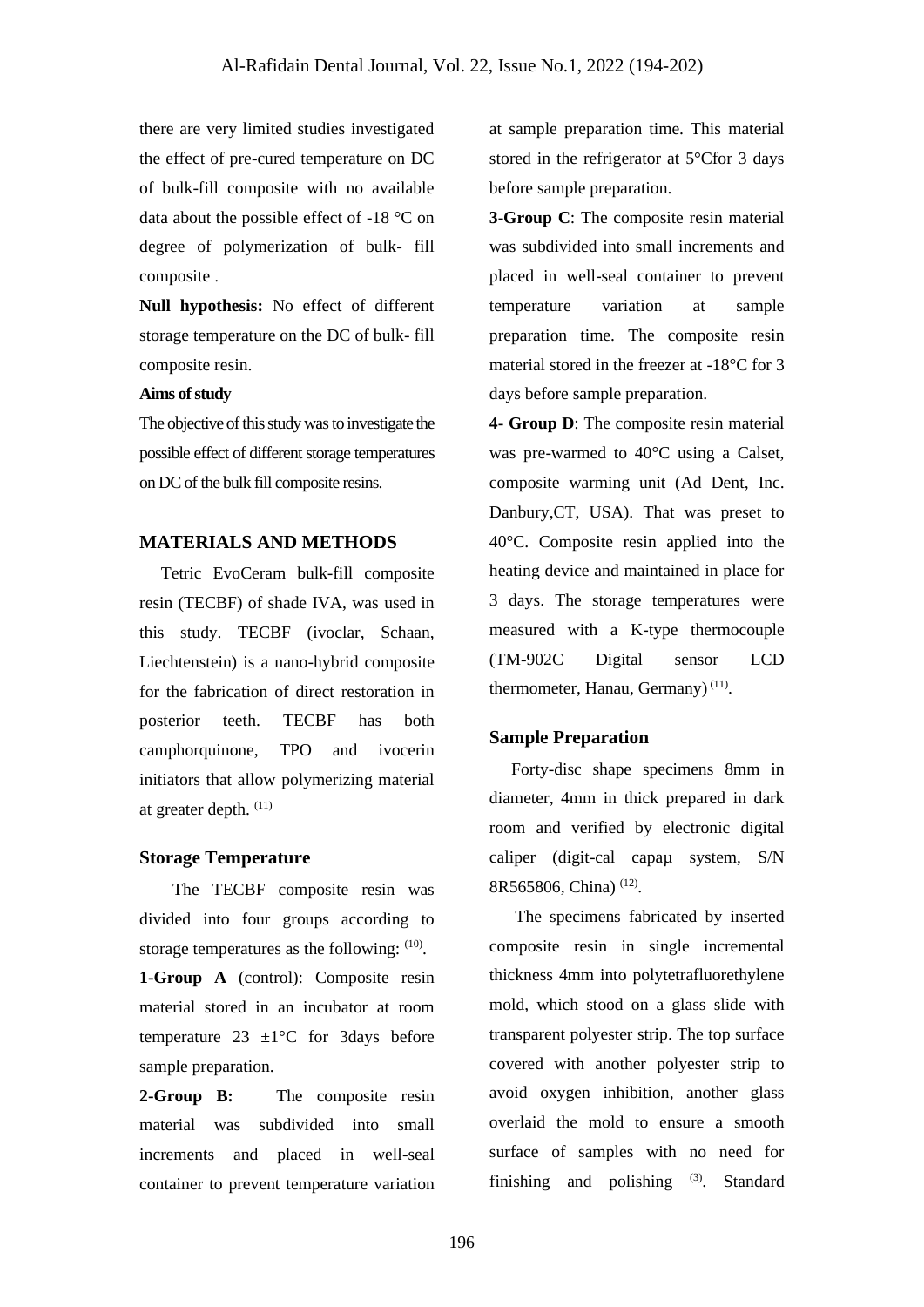pressure 1kg was applied to the glass slide for a duration of 15seconds to provide uniformity of sample surface by allowing the excess resin to extrude from the specimen surface Figure  $(1)$   $(13)$ . After the load removed, the light cure was applied on the top surface of the specimen. The light cure tip was positioned perpendicular to the specimens̕ and the distance between specimen and light tip was standardized using 1mm glass slide <sup>(11)</sup>.



**Figure 1:** photograph for sample preparation and curing



 **Figure 2**: FTIR-ART

 All specimens were stored in an individual lightproof container with artificial saliva for 24 hours at 37C˚ in an incubator (10). Artificial saliva was prepared at the following proportion: NaCl o.40G/L, KCl 0.40G/L, NaH2PO4 0.79 G/L, CaCl. 2H2O 0.79G/L, Co (NH2) 1.0G/L, Distilled water 1000ml. saliva PH= 7 measured by PH meter (Professional, Bench top, PH meter, Bp3001. Malaysia)<sup>(14)</sup>.

# **Degree of Conversion (DC)**

 Attenuated total reflection Fourier transform infrared spectroscopy FTIR-ATR (Tensor 27, Bruker Optics, Ettlingen, Germany) was used to measure DC (15,16).

The DC of dimthacrylate composite resin was calculated by comparing the peaks derived from cured and uncured resin. The top and the bottom surface of each sample were tested for absorbance characteristics after 24 hours of polymerization <sup>(16)</sup>. The sample was located in a close- fitting contact with the diamond crystal (Bruker Alpha); after infrared penetration the sample, the reflected beam is completely redirected from the boundary between the sample and crystal to detector in the infrared spectrometer. The absorbance rate was recorded at wavelength of  $500-4000$ cm<sup>-1</sup> (17) . Three samples from each group before cured were used to test for initial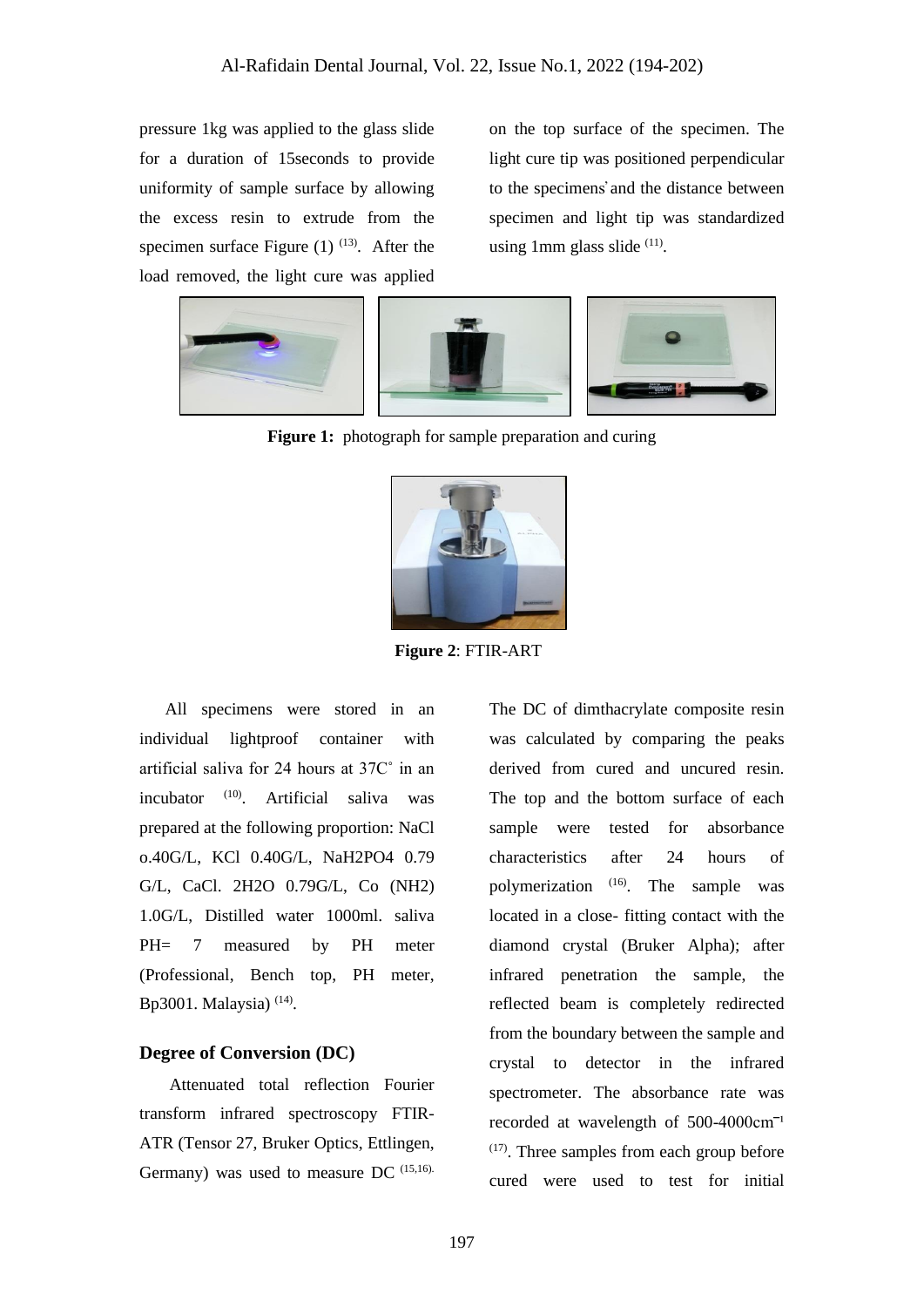absorbance by applying the uncured composite onto crystal. The mean of uncured composite was obtained and then used to compare with cured composite <sup>(18)</sup>.

 Degree of polymerization of resin composite measured by assessing the variation in peak height ratio of absorbance intensities of carbon double bond peak at  $1637 \text{cm}^{-1}$  and that of an internal peak at  $1608 \text{cm}^{-1}$  (aromatic carbon double bond) during polymerization, in relation to the uncured material. The degree of polymerization was established according to the formula:

$$
\%DC = \left[1 - \frac{Abs\left(\frac{1637cm^{-1}}{1608cm^{-1}}\right)polymerized}{Abs\left(\frac{1637cm^{-1}}{1608cm^{-1}}\right)unpolymerized}\right]^{\times}100
$$

Abs  $1637 \text{cm}^1$ -is aliphatic c=c absorbance at  $1637$ cm<sup>1</sup>, Abs  $1608$  cm<sup>1</sup> is aromatic c=c absorbance at  $1608$  cm<sup>1-(19)</sup>

# **Data Collection and Statistical Analysis**

The following statistical methods were used to analyze and assess the result via SPSS v.19 for windows

- 1- Descriptive statistics include, mean and standard deviation.
- 2- Analysis of variance (ANOVA) was used to find the effect of different storage temperatures on degree of conversion followed by Duncan test to find the best

temperature for curing the bulkfill composite.

#### **RESULTS**

Composite temperatures before photoactivation had a significant influence on DC  $(p<0.05)$ . When the temperature was elevated above the room temperatures, the DC was increased. Mean value of polymerization for temperature factor of all groups can be seen in Table (1). The highest mean value of DC was observed in D top and bottom  $70.3\pm3$ ,  $63.97\pm4.0$  % respectively. The lowest mean value of DC was found in C top and bottom surface  $56.7\pm3.5$ ,  $47.76\pm3.6$ % respectively.

| different storage temperatures. |    |                    |                       |  |
|---------------------------------|----|--------------------|-----------------------|--|
|                                 | N  | $Mean \pm SD$      | $Mean \pm SD$         |  |
| Group                           |    | <b>Top surface</b> | <b>Bottom surface</b> |  |
| A                               | 10 | $66.60 \pm 3.8$    | $59.10 \pm 3.2$       |  |
| в                               | 10 | $60.85 \pm 2.9$    | $53.71 \pm 3.4$       |  |
|                                 | 10 | $56.7 \pm 3.5$     | $47.76 \pm 3.6$       |  |
|                                 | 10 | $70.3 \pm 3$       | $63.97 \pm 4.0$       |  |

**Table (1):** Mean value and standard ( $\pm SD$ ) deviation of DC of composite resin (%) at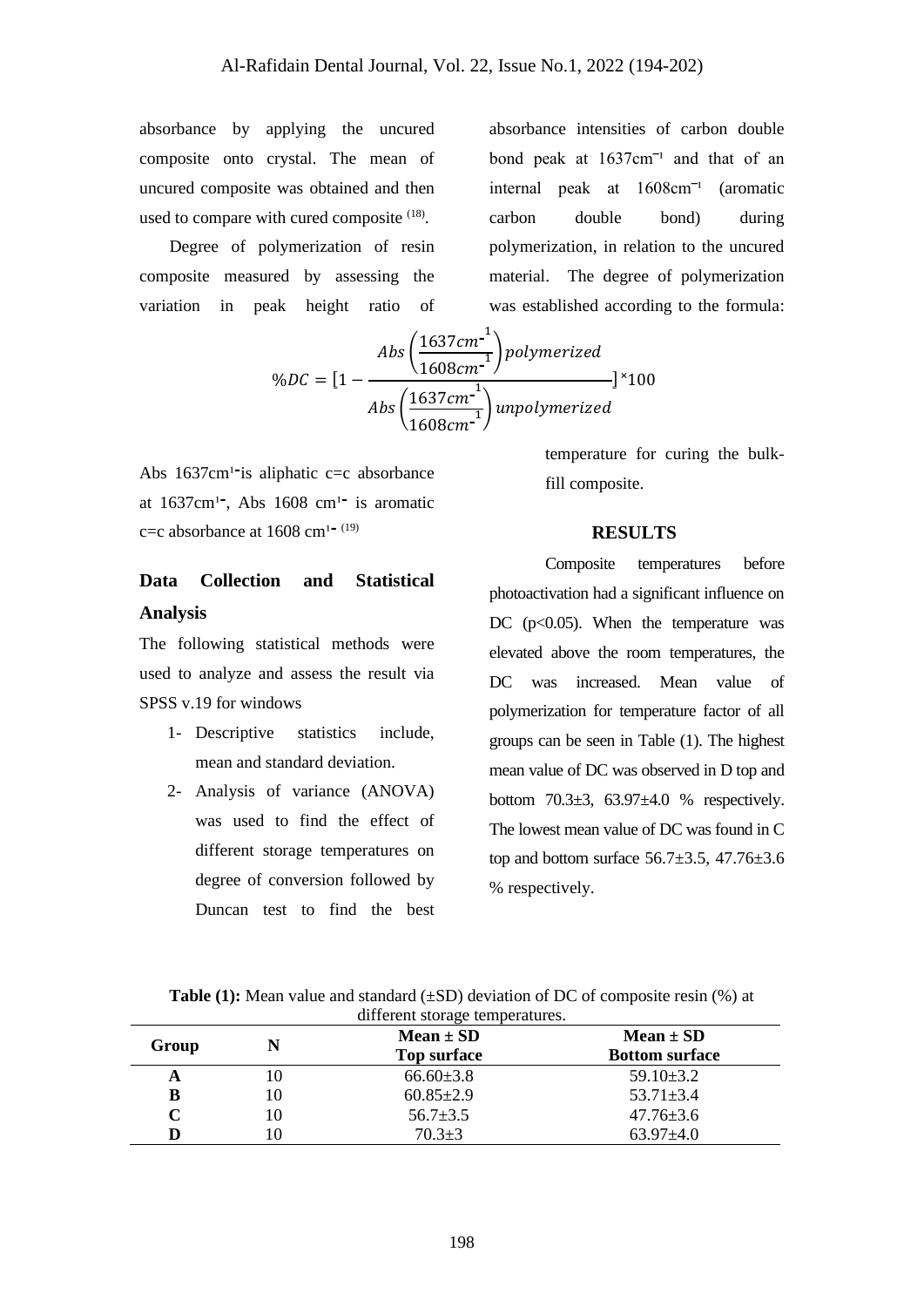The degree of polymerization was increased with increasing in the temperatures, and it showed a significant difference p<0.05. This confirmed by Oneway analysis of variance (ANOVA) degree of conversion. Further tests

performed using Duncan Multiple Analysis Rang Test that showed significant difference among treatment groups. The results of the Duncan test can be seen in Table (2).

**Table (2):** A comparison between the top surfaces of resin samples at different storage temperatures.

| <b>Temperatures</b> | p-value | <b>Duncan</b> |
|---------------------|---------|---------------|
|                     |         |               |
|                     | $.000*$ |               |
|                     |         | а             |
|                     |         |               |

According to ANOVA p<0.05 for each group, means with different small letters vertically have a significant difference at  $p \leq 0.05$  according to Duncan multiple analysis rang test. A=  $(23\pm1 °C)$ , B=  $(5 °C)$ , C=  $(-18 °C)$ , D=  $(40 °C)$ .

#### **DISCUSSION**

 The effect of the storage temperatures on DC was detected in the in this study, which varies with different temperatures levels. Different treated temperatures have a significant effect  $(p<0.05)$  on the DC compared with the control group. The null hypothesis is rejected.

 The result in this experiment demonstrated that higher temperature would have a strong and positive influence on the polymerization kinetics of composite resin. As the temperatures of composite resin increased in this study from room temperature  $23\pm1\,^{\circ}\text{C}$  to  $40^{\circ}\text{C}$ the degree of conversion of composite resin was increase. Several researchers have found that, high storage temperatures accelerate the polymerization reaction and increase degree of conversion of

composite resin. This occurred because the viscosity of the composite resin augment upon increased in temperatures, which enhances the molecular mobility, the diffusion –controlled propagation rate increased, diffusion-controlled termination rate decreased and auto-acceleration occurs due to the trommsdorf effect, which leading to an increase in monomer conversion  $(20)$ . Our finding is in line with Awliya (2007), who recorded that a higher monomer to polymer conversion as the pre cure temperature increases from 5°c to  $37^{\circ}$ c  $^{(21)}$ .

 In addition, the results in this study are in agreement with Alshaafi (2016), who reported the greater monomer conversion, when the composite temperatures increase from  $23^{\circ}$ c to  $33^{\circ}$ c <sup>(22)</sup>.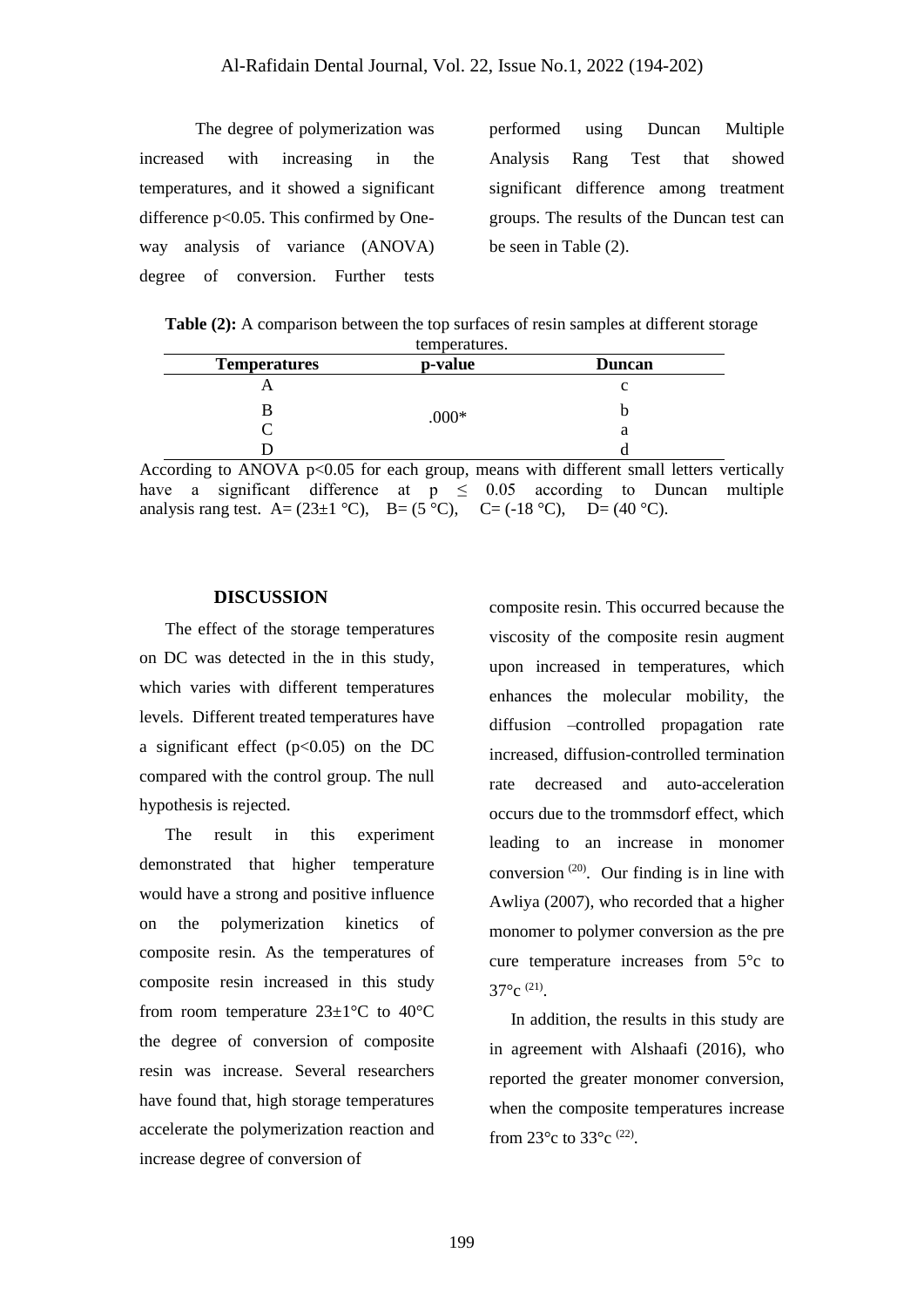Additionally, the results in this study are in agreement with Tauböck et al (2015), who found only one of the five tested composites resin (TECBF) showed a significant increase in polymerization rate upon elevated storage temperatures from room temperatures to  $68^{\circ}$ c <sup>(11)</sup>. We expecte this is due to TEC photoinitators system. Tetric evocearam is containing additional photoinitiator ivocerin and TPO besides camphorquinone. The ivocerin initiators compared to CQ yield high conversion and may be affected by precured temperatures.

 In this study the bulk fill composite resin stored at 5°C showed a value of degree of conversion lower than those composites resin store at room temperature or pre-heated. The low DC at low storage temperatures occur because the low temperatures increase the viscosity of composite resin that affects the movement of molecules during the polymerization reaction  $(23)$ . This finding is in agreement with Mary et al (2019), Who reported that the degree of conversion of composite resin decreases 10°C and increases as the increased of the per –cure temperatures to 68 °C  $(24)$ .

 In addition, these results are in agreement with Puspitasari et al (2019), who found that a higher means value for degree of conversion of the Tetric N Ceram bulk fill composite resin when stored at 35°C but the lowest mean value occurred in the  $5^{\circ}$ C<sup>(10)</sup>.

 In this study, the low DC in-group C is due to the vibration of the atomic molecules that decreases as the storage temperatures decrease and the distance between the atoms gets closer. When the temperature reaches absolute zero, the atom will stop moving. The decrease atomic motion will increase the viscosity of the material and the material may appear cloudy which is an indication of the resin crystallization. If this continues to occur, there will be a change in the material structure<sup>(25)</sup>.

# **CONCLUSION**

This following can be concluded from this study:

- $\Box$  Preheating and precooling can affect the polymerization of resin composite.
- $\Box$  As the composite resin temperatures increased before photo-activation, the DC of the top and bottom surfaces of composite specimens increased .

# **REFERENCES**

- 1. Sarkis, E. (2012). Color Change of Some Aesthetic Dental Material: Effect of Immersion Solution and Finishing of Their Surfaces*. Saudi Dent J.* 24:85-89.
- 2. Abed, Y., Sabry, H., and Alrobeigy, N. (2015). Degree of Conversion and Surface Hardness of Bulk-Fill Composite versus Incremental- Fill Composite*. Tanta Dent J.* 12(2):71- 80.
- 3. Barutcigiil, Ҫ., Barutcigiil, K., Özarslan, M., Dündar, M., and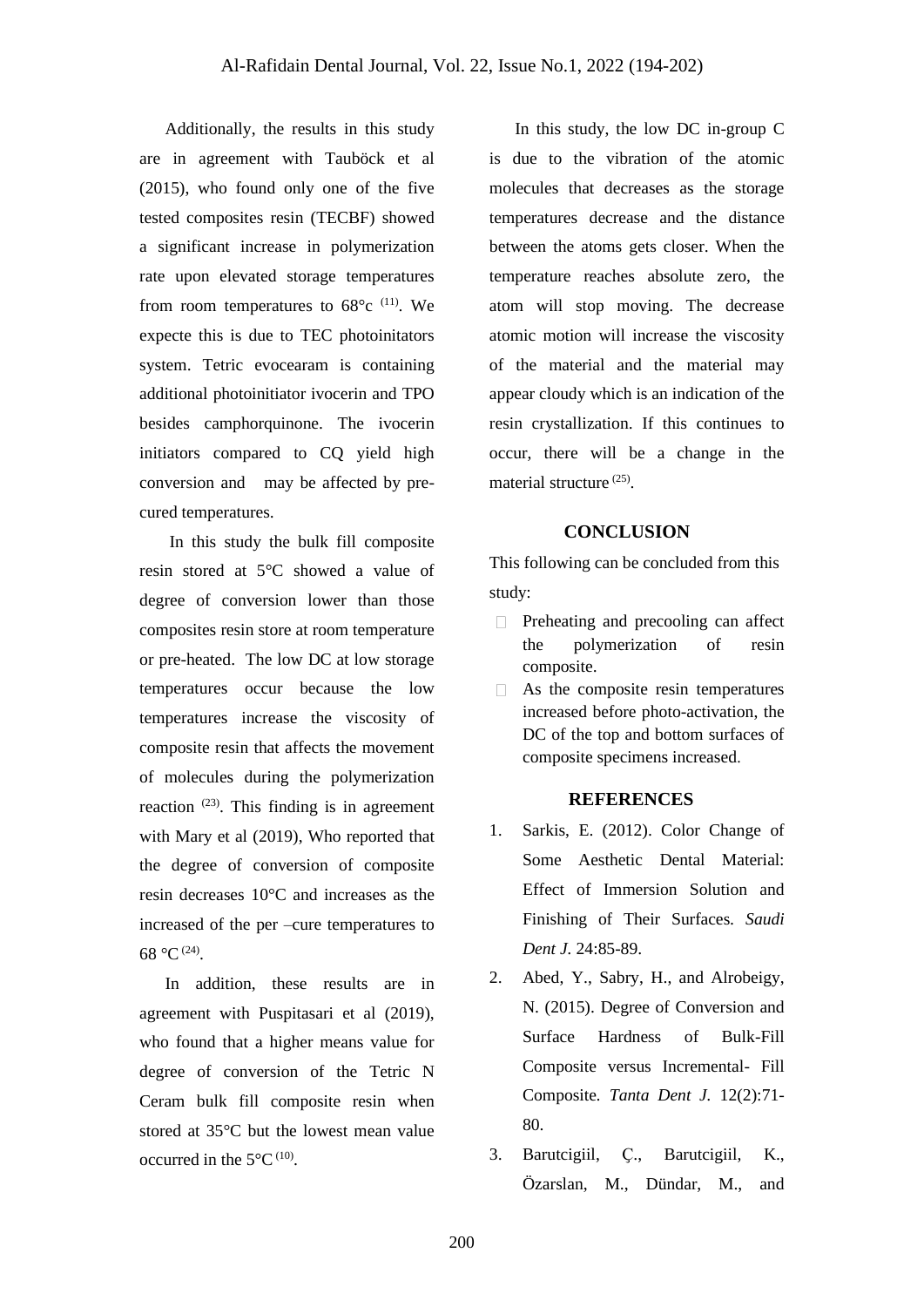Yilmaz, B. (2018). Color of Bulk-Fill Composite Resin Restorative Materials. *J Esthet Restor Dent*. 30(2) e3-e8.

- 4. Almozainy, M. (2018). Influence of Storage Temperature on Vickers Microhardness of Resin Composite. *Annals and Essences of Dentistry*. 10:1.
- 5. Chaves, F., Farias, N., Medeiros, L., Alonso, R., Hipólito, V., and D̕alpino, P. (2015). Mechanical Properties of Composite as Functions of the Syringe Storage Temperature and Energy Dose. *J APPL Oral Sci* .23(2):120-128.
- 6. Daronch, M., Rueggeberg, F.A., De Goes. M.F., and Giudici, R. (2006). Polymerization Kinetics of Pre-Heated Composite. *J Dent Res.* 85(1):38-43.
- 7. Osternak, F., Caldas, D.Souza, J., and Mazur, R. (2013). Effect of Preheating and Precooling on The Hardness and Shrinkage of A Composite Resin Cured With QTH And LED*. Oper Dent.* 38(3):1-8.
- 8. Price, R., Whalen, J., Price, T., Felix, C., and Fahey, J. (2011). The Effect of Specimen Temperature on the Polymerization of a Resin-Composite. Dent Mater. 27:983-989.
- 9. Castro, F., Campos, B., Bruno, K., and Reges, R. (2013). Temperatures and Curing Time Affect Composite

Sorption and Solubility*. J Appl Oral Sci.* 21(2):157-162.

- 10. Puspitasari, D., Prasetyo, A., Rahman, M., Diana, S., and Nahzi, M. (2019). Storage Temperature Effect on Degree of Polymerization and Surface Hardness of Bulk- Fill Composite Resin*. J Int Dent Med Res.* 12(2):405-410.
- 11. Tauböck, T., Tarle, Z., Marovic, D., and Attin, T. (2015). Pre-Heating of High- Viscosity Bulk- Fill Resin Composites: Effect on Shrinkage Force and Monomer Conversion. *J Dent.* 43(11):1358-1364.
- 12. Da Cuncha, L., Saab, R., Castacurta, A., and Gonzaga, C. (2019). Physicomechanical Properties of Different Nanohybrid Composites after aging: color stability, flexural strength, and microhardness. *Brazil J Oral Sci* .18: E191395
- 13. Erdemir, U., Kaner, A., Eren, M., Ozan, G., and Yildiz, E. (2018). Color Stability of Bulk- Fill Composites Immersed in Different Drinks. Wiely Periodicals Inc. 43(5):785-793.
- 14. Taqa, A.A., Sulieman, R.T., and Al-Sarraf, H.A. (2019). Artificial Saliva Sorption for Three Different Types of Dental Composite Resin (An In Vitro Study). *Ec Dent Sci.* 18(10):2339- 2344.
- 15. Moldovan, M., Balazsi, R., Soanca, A., Roman, A., and Cristescu, I. (2019). Evaluation of The Degree of